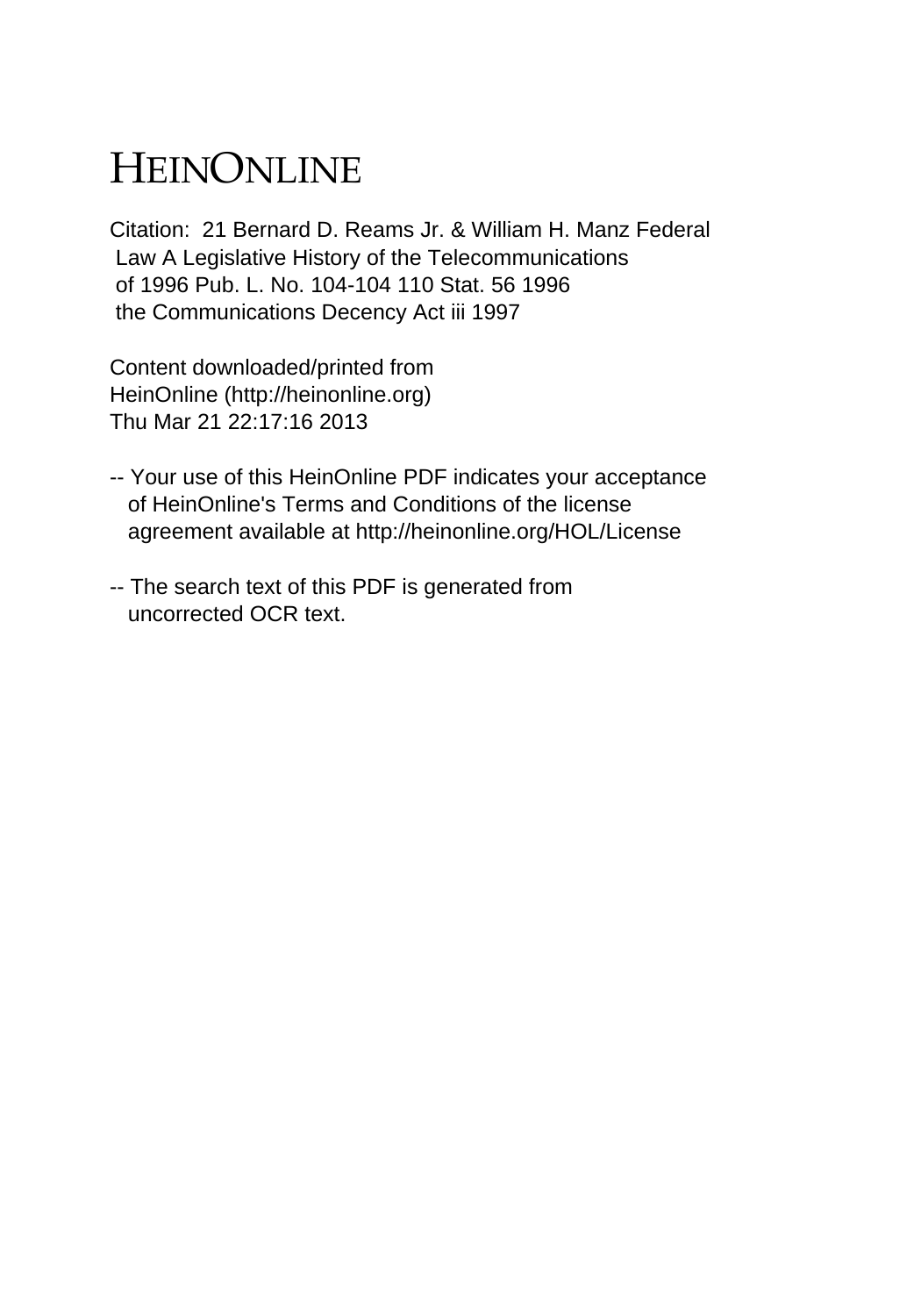## **SUMMARY TABLE OF CONTENTS**

| Master Table of Documents Vol. 1                                                                                                                                                                                                                                                                                                                                                                                                                                |
|-----------------------------------------------------------------------------------------------------------------------------------------------------------------------------------------------------------------------------------------------------------------------------------------------------------------------------------------------------------------------------------------------------------------------------------------------------------------|
|                                                                                                                                                                                                                                                                                                                                                                                                                                                                 |
| Section I: Law as Enacted Vol. 1 (Doc. No. 1)                                                                                                                                                                                                                                                                                                                                                                                                                   |
| Section II: Reports on the Law Vol. 1 (Doc. Nos. 2 - 6)                                                                                                                                                                                                                                                                                                                                                                                                         |
| Section III: Hearings on the Law Vol. 2 (Doc. Nos. 7 - 9)                                                                                                                                                                                                                                                                                                                                                                                                       |
| Section IV: Congressional Record Vol. 3 (Doc. Nos. 10 - 87)                                                                                                                                                                                                                                                                                                                                                                                                     |
| Section V: Presidential and Vice<br>Presidential Statements Vol. 3 (Doc. Nos. 88 - 95)                                                                                                                                                                                                                                                                                                                                                                          |
| Section VI: Past Bill Versions Vol. 4 (Doc. Nos. 96 - 101)                                                                                                                                                                                                                                                                                                                                                                                                      |
| Section VII: Related Bills Vol. 5 (Doc. Nos. 102 - 115)<br>Vol. 6 (Doc. Nos. 116 - 120)                                                                                                                                                                                                                                                                                                                                                                         |
| Section VIII: Congressional Record -<br>Related Bills Vol. 6 (Doc. Nos. 121 - 162)                                                                                                                                                                                                                                                                                                                                                                              |
| Section IX: Past Reports Vol. 7 (Doc. Nos. 163 - 170)                                                                                                                                                                                                                                                                                                                                                                                                           |
| Section X: Past Hearings Vol. 8 (Doc. Nos. 171 - 172)<br>Vol. 9 (Doc. No. 173)<br>Vol. 10 (Doc. No. 174)<br>Vol. 11 (Doc. No. 175)<br>Vol. 12 (Doc. Nos. 176 - 177)<br>Vol. 13 (Doc. Nos. 178 - 179)<br>Vol. 14 (Doc. No. 180)<br>Vol. 15 (Doc. Nos. 181 - 184)<br>Vol. 16 (Doc. No. 185)<br>Vol. 17 (Doc. No. 186)<br>Vol. 18 (Doc. Nos. 187 - 188(A&B))<br>Vol. 19 (Doc. Nos. 188(C) - 189)<br>Vol. 20 (Doc. Nos. 190 - 191)<br>Vol. 21 (Doc. Nos. 192 - 201) |
| $\ldots$ Vol. 21 (Doc. No. 202)<br>Section XI: Final Report                                                                                                                                                                                                                                                                                                                                                                                                     |

 $\mathcal{L}$ 

iii